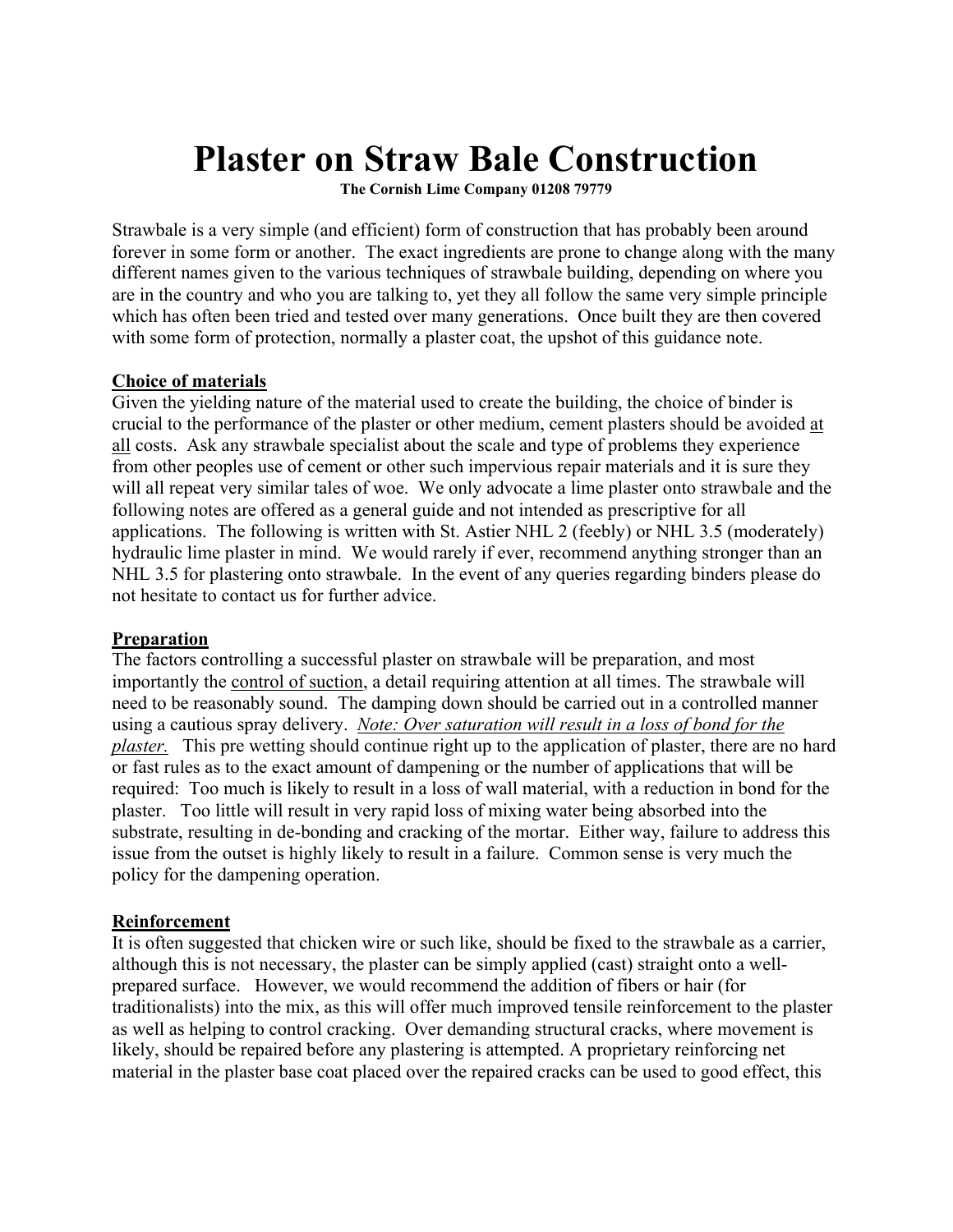approach is very subjective with differing criteria or factors relevant to each situation and further advice should be taken if it is an unfamiliar technique.

#### **Thickness of Plaster**

The thickness of the plaster should be determined by such factors as location, exposure and other relevant points that are likely to have a bearing. Different buildings will have different criteria, with all factors requiring consideration prior to determining the plaster thickness.

#### **Application**

### **First Coat (Scratch Coat) 1 : 1.5 Lime (NHL 3.5) : Sharp Sand / 1 : 2 Lime (NHL 3.5) : Sharp Sand**

Prior to the scratch coat being applied any depressions or hollows requiring dubbing out should be carried out using a 1: 1.5 mix with NHL 3.5 or 1:2 with NHL 3.5 and allowed sufficient time to set 7 days minimum, longer if dubbing out is deep, provide adequate keying to dubbing out. The scratch coat should be cast on (sprayed, harled, spatter dash, roughcast), thus improving the bond between plaster and substrate, at a thickness of 1/2" in one pass to 3/4" in two passes, well mixed to a consistency to suit the desired method of application. (Spray application is a stiffer mix than hand thrown) The grit in a good sharp sand will improve the performance of the plaster and left rough act as a key for the subsequent plaster coat to hang on to. The physical action of casting on a base coat offers a much improved bond, both physically and mechanically being a simple yet effective means of application (however, achieving a uniform cast on top coat is a skilled operation) once applied this bonding coat should be left alone for a minimum of 7-10 days and cured properly by covering to exclude direct sunlight and drying winds. Cure by misting with clean water several times a day, if necessary.

**Keying:** Adequate keying between background, base and each coat is important. This is best achieved by providing a crisscross pattern in the region of a 2" diamond pattern over the wall areas. Crisscross is more suitable than the contemporary combing or rough brushing of a wall in respect of lime plasters. (Do not cut too deeply)

#### **Second Coat (Brown coat) 1 : 2 lime (NHL 3.5) : sharp sand / 1 : 2.5 lime (NHL 3.5) : sharp sand**

The second coat should not be applied for at least 7-10 days (or more, depending on atmospheric conditions) after completion of the first coat. Once again pre wetting is very important prior to application.. Apply using firm and even pressure, if using a laying on trowel for application, the coat thickness should be even and once applied should not be overworked. In simple terms **"lay it up and leave it alone**.**"** As for all plastering, the coats should be getting slightly weaker or thinner away from the wall with the mix for this coat at 1 : 2 (NHL 3.5 to sand), or 1 : 2.5 (NHL 3.5 to sand) : sharp sand and of a thickness not exceeding 3/4" (15 mm) (in two passes when thickness exceeds 1/2"), on completion adequate protective and curing measures should be put into place.

Any initial shrinkage taking place in the drying out phase can be rubbed back by using a wood plasterers float and by dampening the affected area again, this will need to be carried out within the first 24 hours. Press the float home evenly and firmly in a close circular motion. Proper protection, the addition of reinforcing along with regular humidifying (using a fog mist spray),